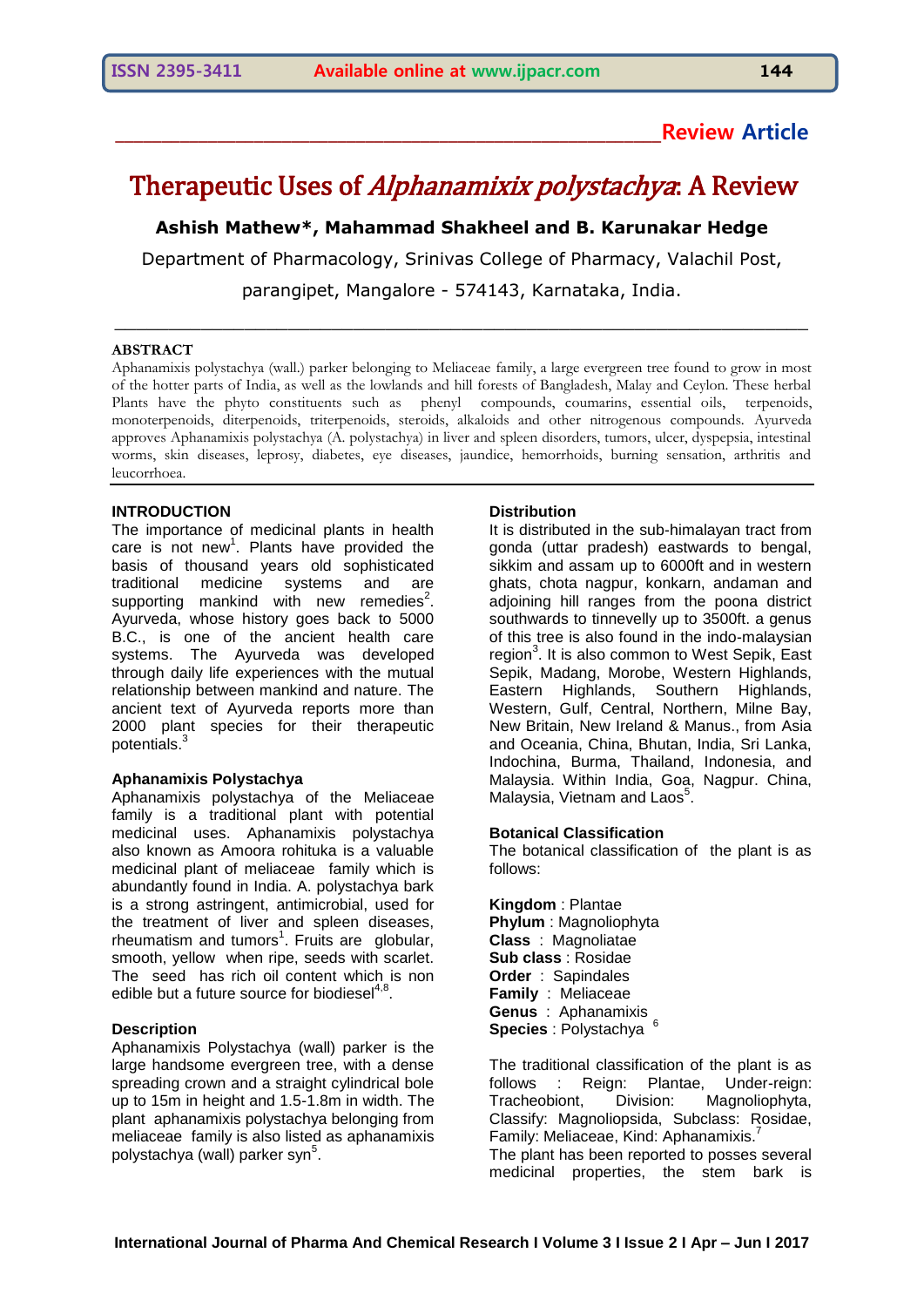astringent, bitter, vulnery, digestive, anthelmentic, depurative, urinary astringent, opthalmic and refrigerant.<sup>9</sup> Cell growth inhibition In vivo cell growth inhibition was carried out.<sup>10</sup> CNS depressant activity was carried out by Hole crosses test and Open field test.<sup>11</sup> Evaluation of Aphanamixis polystachya as a Source of Repellents, Antifeedants, Toxicants and Protectants in Storage against Tribolium castaneum is also done.<sup>12</sup> Invitro membrane stabilizing activity was done on the plant.<sup>1</sup>

#### **Active Constituents**

A number of glycosides have been reported from the seeds and bark. The fatty acid composition of the seeds has also been worked out. The seed oil was found to be comprised of the fatty acids: stearic, palmitic, oleic, α-linoleic, isomeric linoleic and αlinolenic acids. Three new glycosides have been obtained from the ethyl acetate extract of the seeds, viz., 3′,4′,5′-trihydroxyflavonone-7- O-β-Dxylopyranosyl-β-D-arabinopyranoside25; dihydrorobinetin-7-O-β-D-glucopyranosyl-O-α-L-rhamnopyranoside;stigmasta-5,24(28)dien-3β-O-β-D-glucopyranosyl-O-α-

Lrhamnopyranoside. The petroleum ether extract of the leaves yielded a neutral compound designated aphanamixol which was characterized as eperu-13-en-8 β, 15-diol. The different extract of the bark yielded a high number of constituents. These were identified as aphanamixinin. From the ethanolic extract of powdered stem bark a new saponin, poriferasterol-3-rhamnoside has been isolated and characterized.

The Isolation and Characterization of roots ethanolic extract of Aphanamixis polystachya yields three new compounds: limonoid and flavonoids along with aphanamixinin. A

lignan polystachyol, two lignan glycosides, lyoniside and nudiposide, and a sterol, ergosta-4,

6, 8(14), 22-tetraen-3-one with stigmasterol, have been isolated from a MeOH extract of the dried bark of Aphanamixis polystachya. Two apo-tirucallane triterpenoids with six

membered hemiketal, polystanins A and B and two new tirucallane triterpenoids, polystanins C and D were isolated from the fruits of Aphanamixis polystachya.<sup>6</sup>



The plant pacifies vitiated vata, and pitta splenomegaly, liver disorders, tumor, ulcer, dyspepsia, intestinal worms, skin diseases, diabetes, eye diseases, jaundice, hemorrhoids, burning sensation, rheumatoid arthritis and leucorrhoea. 14

#### **THERAPEUTIC USES**

Different parts of Aphanamixis polystachya are known to possess various medicinal properties, as known by rural and mainly tribal peoples of India (Assam, Uttar Pradesh and Uttarakhand). The plant pacifies vitiated vata, and pitta splenomegaly, liver disorders, tumor, ulcer, dyspepsia, intestinal worms, skin diseases, diabetes, eye diseases, jaundice, hemorrhoids, burning sensation, rheumatoid arthritis and leucorrhoea.<sup>14</sup> The bark is acrid, astringent, bitter, vulnerary, digestive, anathematic, depurative, urinary astringent, ophthalmic and refrigerant. It is useful in treating ulcers, beneficial in abdominal problems, liver and spleen diseases and in tumors. Pounded bark is made into poultice in treating rheumatism. The Seeds are anathematic, laxative and refrigerant. They are also useful in treating ulcers. The seed oil is used as liniments in muscular problems. 15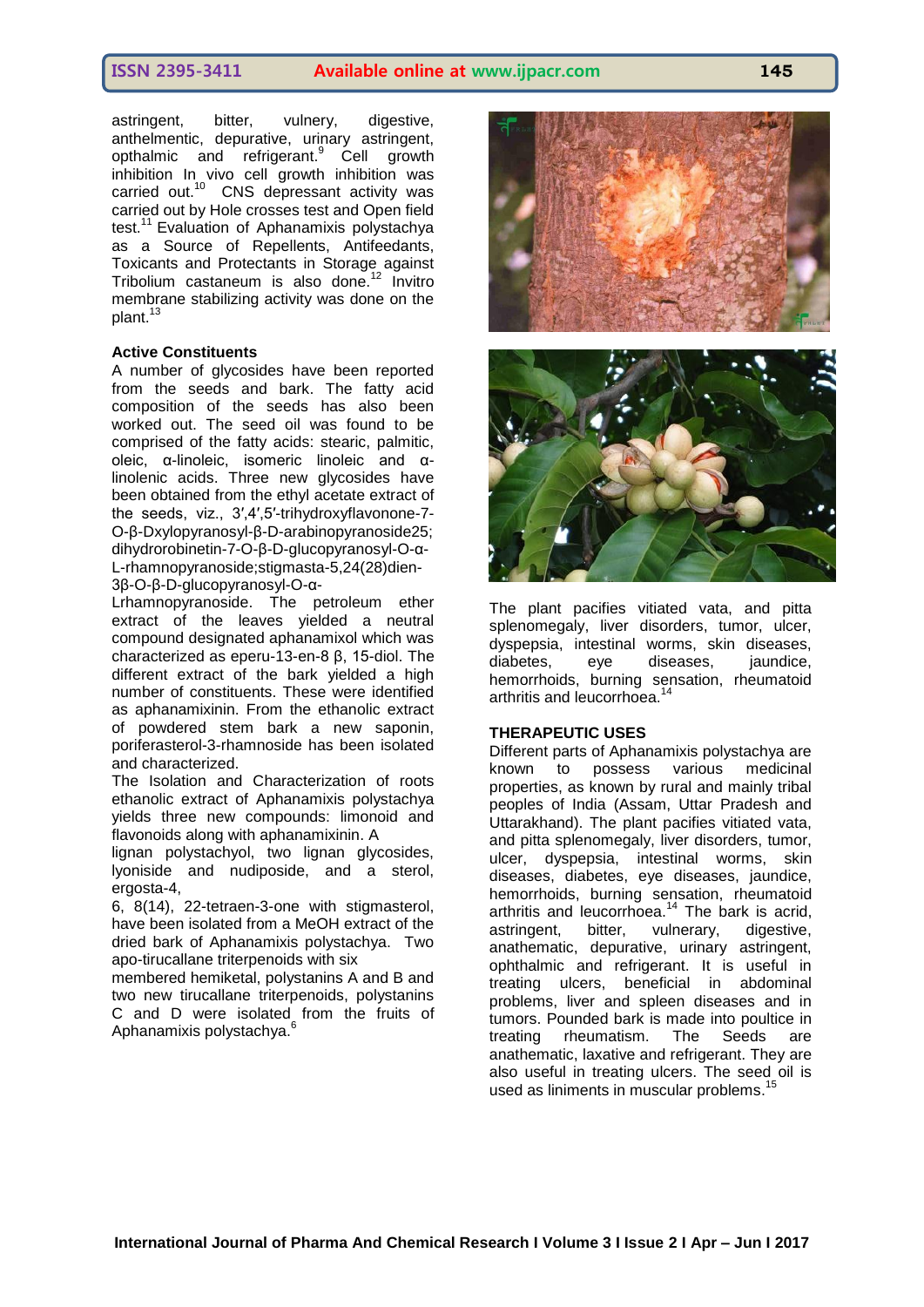## **PHARMACOLOGICAL ACTIVITIES ANTI OXIDANT**

The comparative antioxidant activity of various A. polystachya extracts in comparison to Vitamin C. Methanol and aqueous methanol extracts exhibited up to 3 fold better efficacy in various in vitro antioxidant assays. These in vitro results are supported by in vivo data. Rats supplemented with 50 and 100 mg kg−1 of AP 110/82C resulted in dose dependent and significant improvement in oxidative status, as indicated by significant reduction in hepatic lipid peroxidation with simultaneous elevation in hepatic glutathione and catalase levels. These antioxidant studies proved superior efficacy of A. polystachya extracts and the potent fraction AP 110/82C. As AP 110/82C is of natural origin, it is a safe and effective intervention for free radical mediated diseases.<sup>16</sup>

# **ANTI CANCER**

Amooranin, its methyl ester and monoacetate derivatives were tested at 1,2,4,6,8, and 10g/mL dose levels on MCF-7, HeLa, HEp-2, L-929 and Chang liver cells. Amooranin and its methyl ester exhibited maximum cytotoxicity at a 8g/mL dose level and there was a

plateau from 6 to 8g/mL with MCF-7 cells. The greatest activity for the methyl ester was against MCF-7 and HeLa cells, having an IC50 of 1.8 and 3.2g/mL, respectively. HEp-2 and L-929 cells had intermediate sensitivities with an IC50 of 5.3 and 5.8g/mL, respectively. amooranin methyl ester demonstrated broad cytotoxic activity against a five cell line panel, representing a diverse group of human tumours, murine fibroblast, normal human Chang liver cells; and weak general cytotoxic activity was observed with only MCF-7 and HeLa cells. Relative to the tumour cells in the panel, normal human Chang liver cells seemed resistant. In spite of a potent cytotoxic effect against cultured cells amooranin methyl ester had no antitumour activity when administered to animals.This is probably because it was metabolized and excreted very rapidly. Evaluation of amooranin and amooranin methyl ester against a panel of human cell lines, to determine if any selective cytotoxicity is evident, is in progress.<sup>1</sup>

# **THROMBOLYTIC ACTIVITY**

Atherothrombotic diseases occur as serious impacts of the thrombus formed in blood vessels. Various thrombolytic agents are used to dissolve the clots that have already formed in the blood vessels; but these drugs have limitations and can lead to serious and sometimes fatal consequences. In the study all the plant extracts showed moderate thrombolytic activitycompared to negative control This activity may be due to the fact that the extracts are rich sources of alkaloids, flavonoids, tannins and terpenoids which are said to exert clot lysis activity.<sup>18,19</sup> Maximum clot lysis was visually observed when streptokinase (100 ul) was added to the clots The clot lysis data are shown in Figure 1. With normal saline, 4.58 % clot lysis was seen, while n-hexane (APHE), ethyl acetate (APEA) and methanol (APME) extracts produced 12.4, 13.69 and 12.95 % clot lysis, respectively ( $p <$ 0.001, compared with negative control).<sup>1</sup>

# **ANTI BACTERIAL ACTIVITY**

The antibacterial effect of Aphanamixis polystachya (wall.) Parker leaf extract. Antibacterial activity of ethanolic extract of Aphanamixis polystachya (wall.) Parker leaf was evaluated using Kanamycin (30μg /disc) as standard by measuring the zone of inhibition in mm. Table-1 exhibits that the ethanolic extract at a dose of 500μg/disc showed moderate to good Antibacterial activity in comparison with standard Kanamycin (30μg /disc) against Sarcina lutea, Staphylococcous aureus, Pseudomonas, Hafnia, Shigella boydii, Shigella sonnie, Escherichia coli , Shigella dysenteriae, and Salmonella typhi with the zone of inhibition ranging from 8 to 20 mm. The highest zone of inhibition was observed against Salmonella typhi (20mm) and the lowest zone of inhibition was observed against Sarcina lutea (8mm). The blank discs (30 µl /disc) didn't show any zone ofinhibition. Antibacterial activity of ethanolic extract of Aphanamixis polystachya (wall.) Parker leaf against different bacterial strains is tabulated in Table in terms of diameter of zone of inhibition in mm.<sup>20</sup>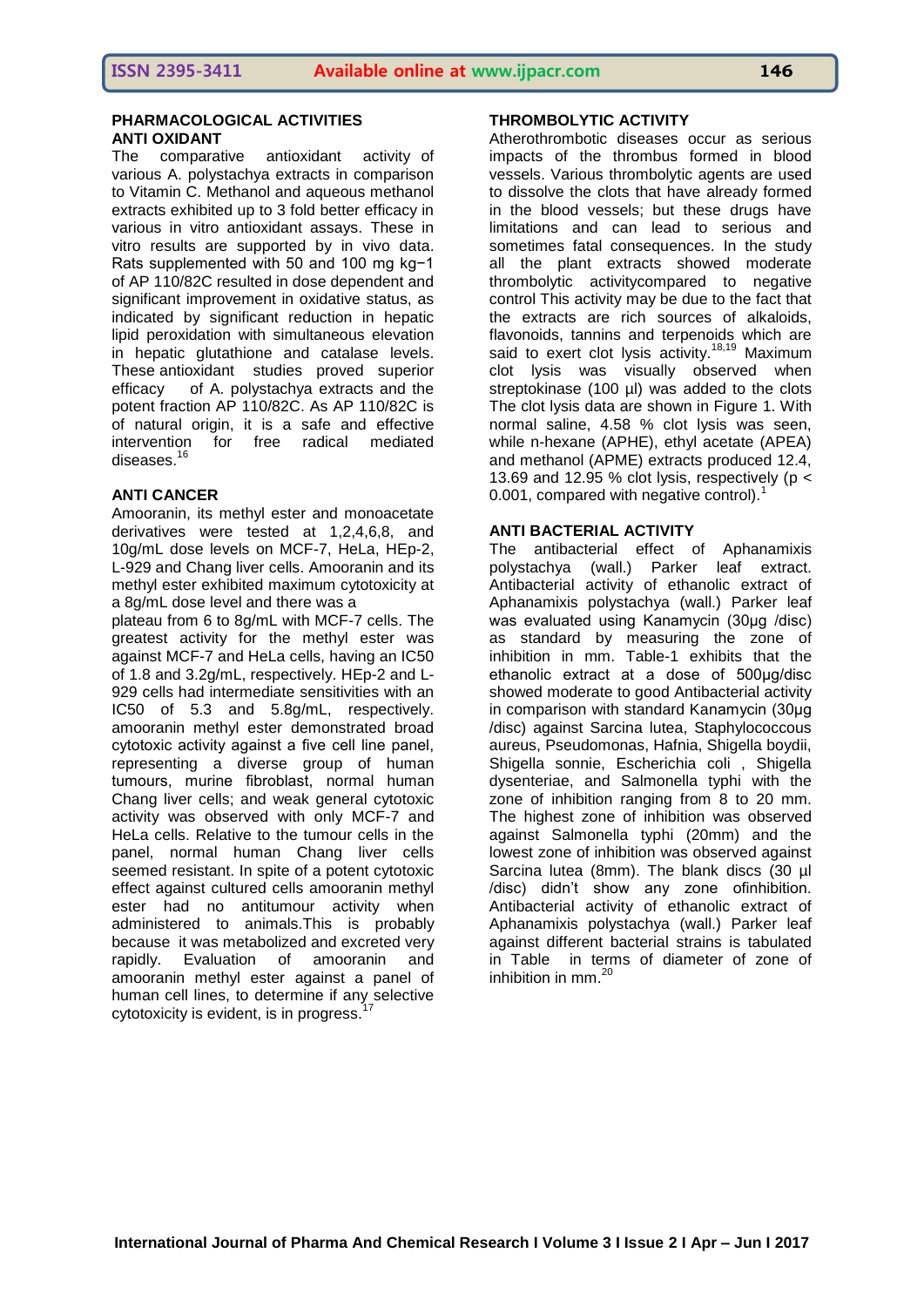| Leaf                     |                                      |                                |                    |
|--------------------------|--------------------------------------|--------------------------------|--------------------|
|                          | Diameter of zone of inhibition in mm |                                |                    |
| <b>Bacterial strains</b> | Kanamycin(30µg/disc)                 | Ethanolic extract (500µg/disc) | Blank(30 µl /disc) |
| Shigella boydii          | 26                                   |                                |                    |
| Hafnia                   | 25                                   | 10                             |                    |
| Shigella dysenteriae     | 25                                   | 13                             |                    |
| Escherichia coli         | 26                                   | 12                             |                    |
| Pseudomonas              | 26                                   | 10                             |                    |
| Salmonella typhi         | 28                                   | 20                             |                    |
| Shigella sonnie          | 27                                   | 12                             |                    |
| Staphylococcous aureus   | 27                                   |                                |                    |

Sarcina lutea  $\begin{array}{|c|c|c|c|c|c|c|c|c|} \hline \text{S} & \text{S} & \text{S} & \text{S} & \text{S} & \text{S} & \text{S} & \text{S} & \text{S} & \text{S} & \text{S} & \text{S} & \text{S} & \text{S} & \text{S} & \text{S} & \text{S} & \text{S} & \text{S} & \text{S} & \text{S} & \text{S} & \text{S} & \text{S} & \text{S} & \text{S} & \text{S} & \text{S} & \text{S} & \text{S}$ 

**In vitro antibacterial activity of ethanolic extract of Aphanamixis polystachya (wall.) Parker** 

## **FUNGICIDAL ACTIVITIES**

Antifungal activities of 25 isolated compounds against seven phytopathogenic fungi (U.viciaefabae, P. Dissimile, S. tritici, A. solani, P. infestans, B. fuckeliana and G. zeae). Most compounds lack noticeable fungicidal activity except for aphapolynins C, rohituka-3 and aphapolynin A that have shown strong fungicidal activity against U. viciae-fabae and rohituka-15 and aphanamolide A exhibited complete control over P. dissimile. In addition, aphanamolide A showed moderate activity against S. tritici, while aphanamolide B and rohituka-9 showed weak activity. Aphapolynin E and rohituka-15 showed moderate activity against U. viciae-fabae, while aphapolynins D and aphanamolide A showed poor activity against U. viciae-fabae. Aphapolynins C, rohituka-3, rohituka-9, aphapolynin A and aphanalides H showed moderate activity against P. dissimile, while aphapolynins D, aphanamolide B and aphanalides G showed weak activity against P. dissimile. To A. solani, only aphapolynins D and aphanalides H displayed moderate activity. All the isolates displayed no activity to three fungi: P. infestans, B. fuckeliana, and G. Zeae. $21,22$ 

### **ANTI-HEPATOTOXIC ACTIVITY**

Antihepatotoxic activity of A. polystachya was evaluated on carbon tetrachloride  $(CCl<sub>4</sub>)$ induced liver injury in a rat model. The assessment of hepatoprotective activity was evaluated by measuring the activities of aspartate aminotransferase (ASAT), alanine aminotransferase (ALAT), alkaline phosphatase (ALP), acid phosphatase (ACP) and lactate dehydrogenase (LDH), serum total bilirubin and albumin and histology of the liver. The crude leaf extract significantly inhibits the enhanced ASAT, ALAT, ALP, ACP and LDH activities released from the  $CCI<sub>4</sub>$ -intoxicated animals. The depressed value of serum albumin and the enhanced value of total bilirubin in plasma caused by  $CCl<sub>4</sub>$  intoxication are also ameliorated. The study showed that the crude ethanolic extract from A. polystachya

leaves provided protection against acute carbon tetrachloride-induced liver damage.<sup>2</sup>

### **CONCLUSION**

Aphanamixis polystachya belonging to the family of Meliaceae, having several bioactive constituents is reviewed with special emphasis on the biological activities. It is a tree found throughout India. It is popular in indigenous culture of medicine like Ayurveda, Sidha and Homeopathy. In the traditional medicine, various plant parts such as bark, leaves and seeds are used in different and severe complaints. Aphanamixis polystachya is found to have significant anti oxidant, cytoprotective, anti hepatotoxic, and thrombolyitc activity. The extracts also found to have a partial anti microbial effects.

Further studies and and investigations can be done on the plant to exploit the different bio active molecules which are responsible for the various activitites of Aphanamixis polystachya.

# **REFERENCES**

- 1. Apurba Sarker Apu, Fariha Akhter Chowdhury et. al, Phytochemical Screening and In vitro Evaluation of Pharmacological Activities of Aphanamixis polystachya (Wall) Parker Fruit Extracts, Tropical J. of Ph. Res. February 2013; 12 (1): 111-116
- 2. H. M. Shadid Hossain Snigdha1, Rezwan Ali et. al, Biological evaluation of ethanolic extract of Aphanamixis polystachya (Wall.) Parker leaf, Int. J. Adv. Multidiscip. Res. 2016: 3(9): 13- 21
- 3. Shweta S. Saboo, Rani W. Chavan et. al, Detail phytochemical study of Aphanamixis Polystachya (wall) parker, World j. of pharmacy and ph. sciences, 2014:3(3):1583-1594.
- 4. Yashwant Rai, Growth and Development of Medicinal Endangered Tree Species Aphanamixis polystachya (Wall.) Parker in District Meerut, (U.P.) India, Int. J. of Multidiscip. and Current